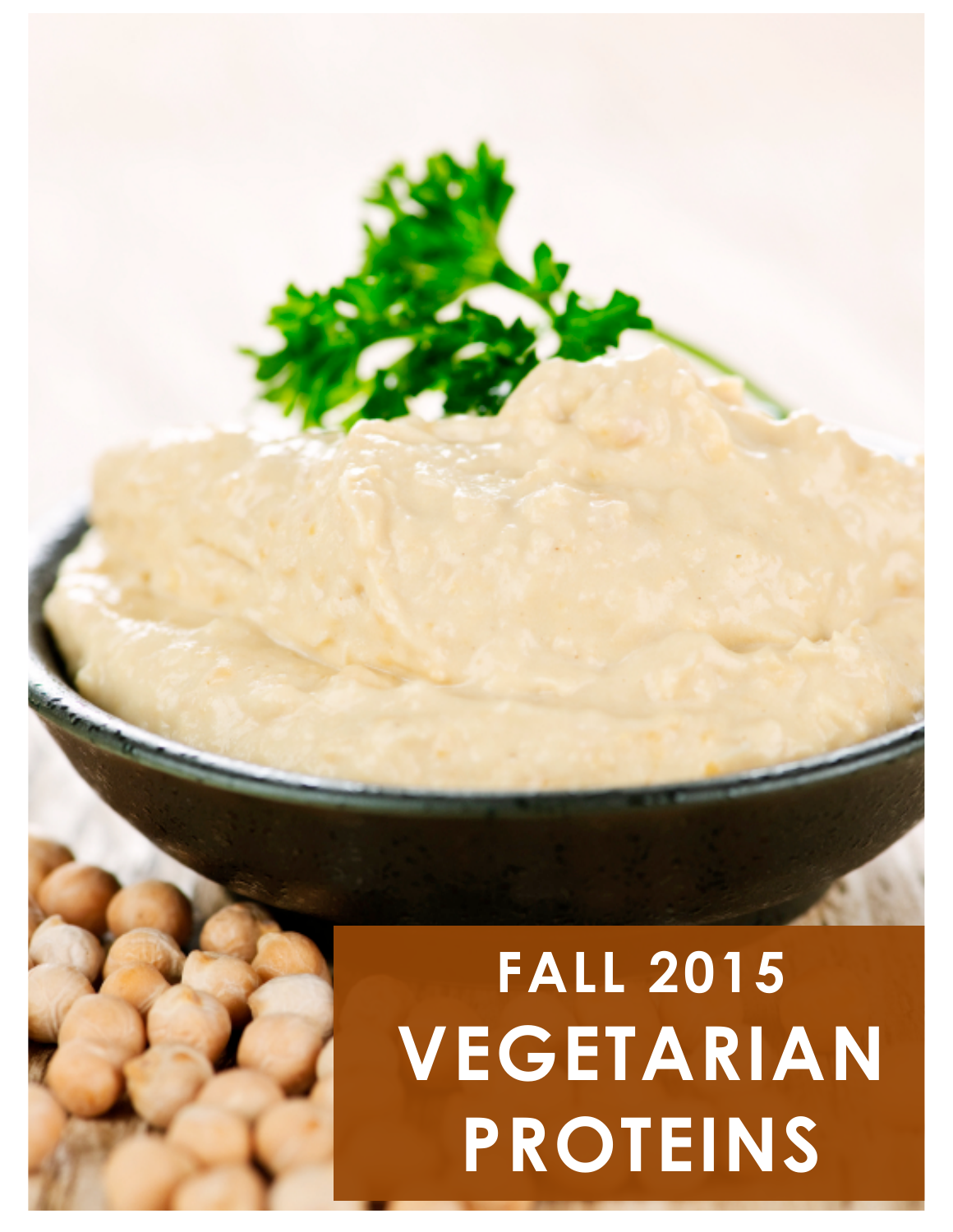## BEST VEGETARIAN PROTEINS

- 1. **PROTEIN POWDERS** Protein powders are a great option for building lean muscles and keeping up your energy. If you're looking for a grain-free option, some of my favorite plant-based powders are hemp and pea. You can add a protein powder to your smoothie, to a dip or soup, or even a sweet potato as an afternoon pick me up.
- 2. **SPIRULINA** Spirulina contains the highest form of protein found anywhere in the world (70%). One ounce contains 16 grams of protein. This superfood is recommended for those seeking to lose weight and who want to maintain great health. I suggest adding a tablespoon to a smoothie each day, and you can even add one to water at night.
- 3. **BEE POLLEN** These granules, created by bees from flowering plants, are another nutrient-dense food that has 5 to 7 times more protein than beef. These immune-boosting, little seeds give you the power you need to fight colds and provide you with a great boost of energy.
- 4. **GOJI BERRIES** These red berries are not only a source of complete protein with 18 amino acids, and all 8 essential amino acids, but have 500 times more vitamin C per ounce than oranges. You can add these to trail mix, smoothies, soups and salads, or you can eat them alone.
- 5. **HEMP** A complete source of protein (36%), hemp is also a rich and balanced source of Omega-3 and Omega-6 fatty acids, including the rare form of GLA (Gamma Linoleic Acid). Just three tablespoons has 10 grams of protein.